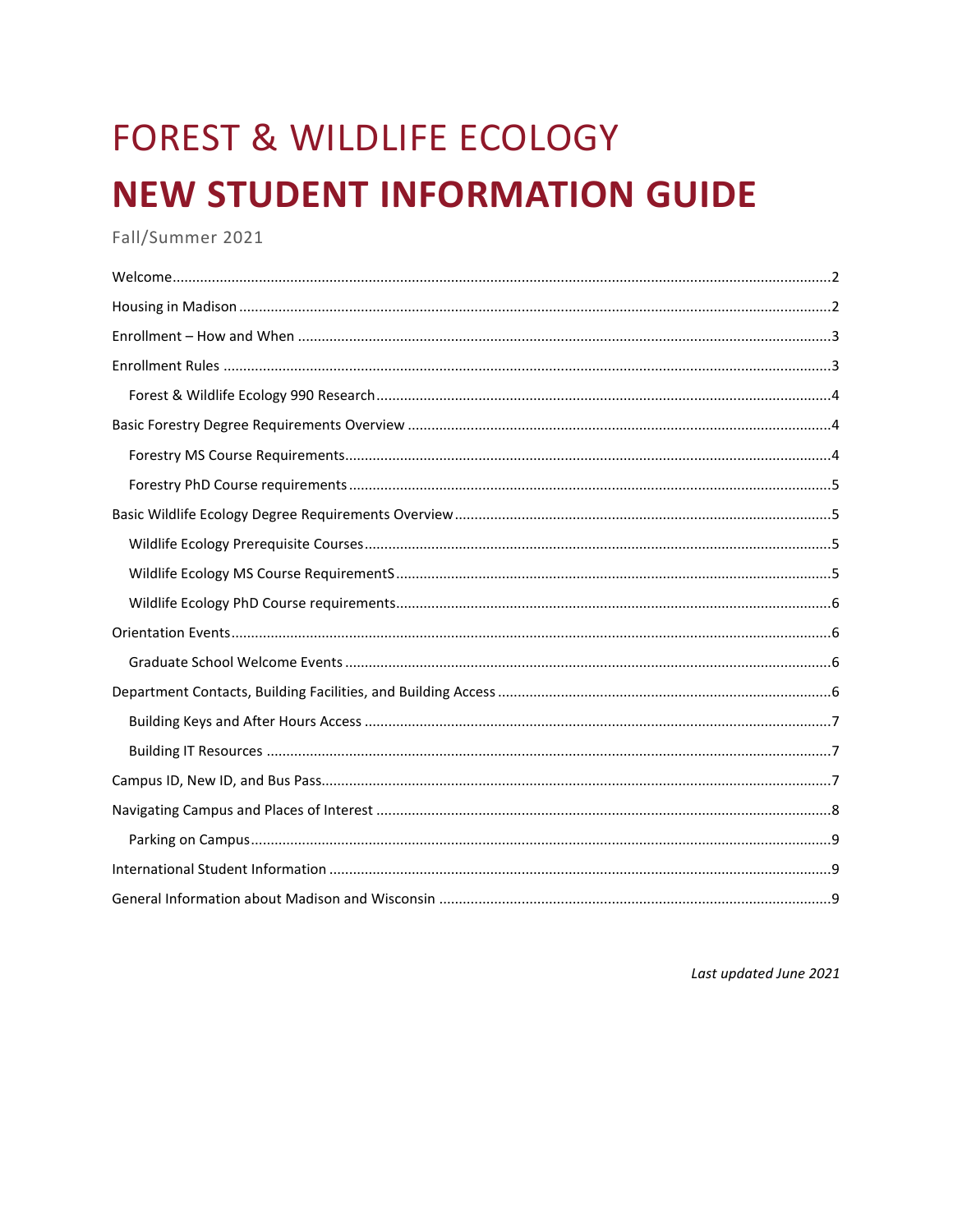# <span id="page-1-0"></span>**WELCOME**

Welcome to the department of Forest & Wildlife Ecology at the University of Wisconsin –Madison. This information guide is designed to help provide vital information to assist with the transition to UW-Madison and being a graduate student, including: enrollment information, benefits, campus resources, housing, etc. For information on programmatic guidelines for current students please visit the FORESTRY HANDBOOK or the WILDLIFE ECOLOGY HANDBOOK webpages:

[https://forestandwildlifeecology.wisc.edu/academics/21417982244\\_4e0823cb05\\_k/](https://forestandwildlifeecology.wisc.edu/academics/21417982244_4e0823cb05_k/)

Additional information and resources for things such as IT, human resources, building services, room reservations, etc. available on the Russell Labs Knowledge Base (KB)[: https://kb.wisc.edu/russell/.](https://kb.wisc.edu/russell/)

<span id="page-1-1"></span>Students who have any questions should contact th[e Russell Labs Hub Student Services Coordinator,](https://hub.russell.wisc.edu/student-services/) Allee Hochmuth [\(abhochmuth@wisc.edu](mailto:abhochmuth@wisc.edu) or 608-262-9926) for further information or clarification.

### **HOUSING IN MADISON**

Listed below is a collection of resources for finding housing in Madison. This is not an exhaustive list; rather it is a good place to begin looking for possible housing. It is highly recommended that new students check out any place before signing a lease. Don't hesitate to ask people in Madison for referrals of places to look and for assistance in looking at a place. There are the places where students do (and don't) want to live. Campus parking is very difficult for students to get, so most students choose to live within walking or biking distance from campus, or near a bus line. More information on busses is provided later in this document.

- CAMPUS AREA HOUSING LISTING SERVICE This service is provided by Campus and Visitor Relations and includes listings for apartments, houses, efficiencies, rooms and co-ops for students and the university community, along with other housing-related information: **<https://campusareahousing.wisc.edu/>**
	- o The VIP Off-campus Housing website has a great FAQ about housing in Madison available at <https://campusareahousing.wisc.edu/resources> which includes a "City of Madison Section Map." Many graduate students like to live in the Vilas neighborhood (region 4) and the Willy Street/Jenifer Street neighborhoods (region 6). Some graduate students and young professionals live in the apartments just west of Hilldale Mall (region 10). These regions are readily accessible to campus by both bus and bike and the general population is not undergrads. Other regions close by to those neighborhoods will also have good bus and bike access to campus.
- UNIVERSITY APARTMENTS On-campus housing for graduate students through the Division of University Housing: **<http://www.housing.wisc.edu/>**
- MADISON COMMUNITY CO-OPS MCC is a cooperative community of 11 households, most within 1/2 mile of the University of Wisconsin campus, ranging in size from 8 to 34 members. Each house has a unique character and they try to create a safe, supportive family & community atmosphere: **[http://www.madisoncommunity.coop](http://www.madisoncommunity.coop/)**/
- LOCAL NEWSPAPER CLASSIFIED ADS
	- o Isthmus **<http://www.thedailypage.com/>**
	- o Capital Newspapers **<http://host.madison.com/>**
- CRAIGSLIST direct link to housing in the Madison area: **<http://madison.craigslist.org/hhh/>**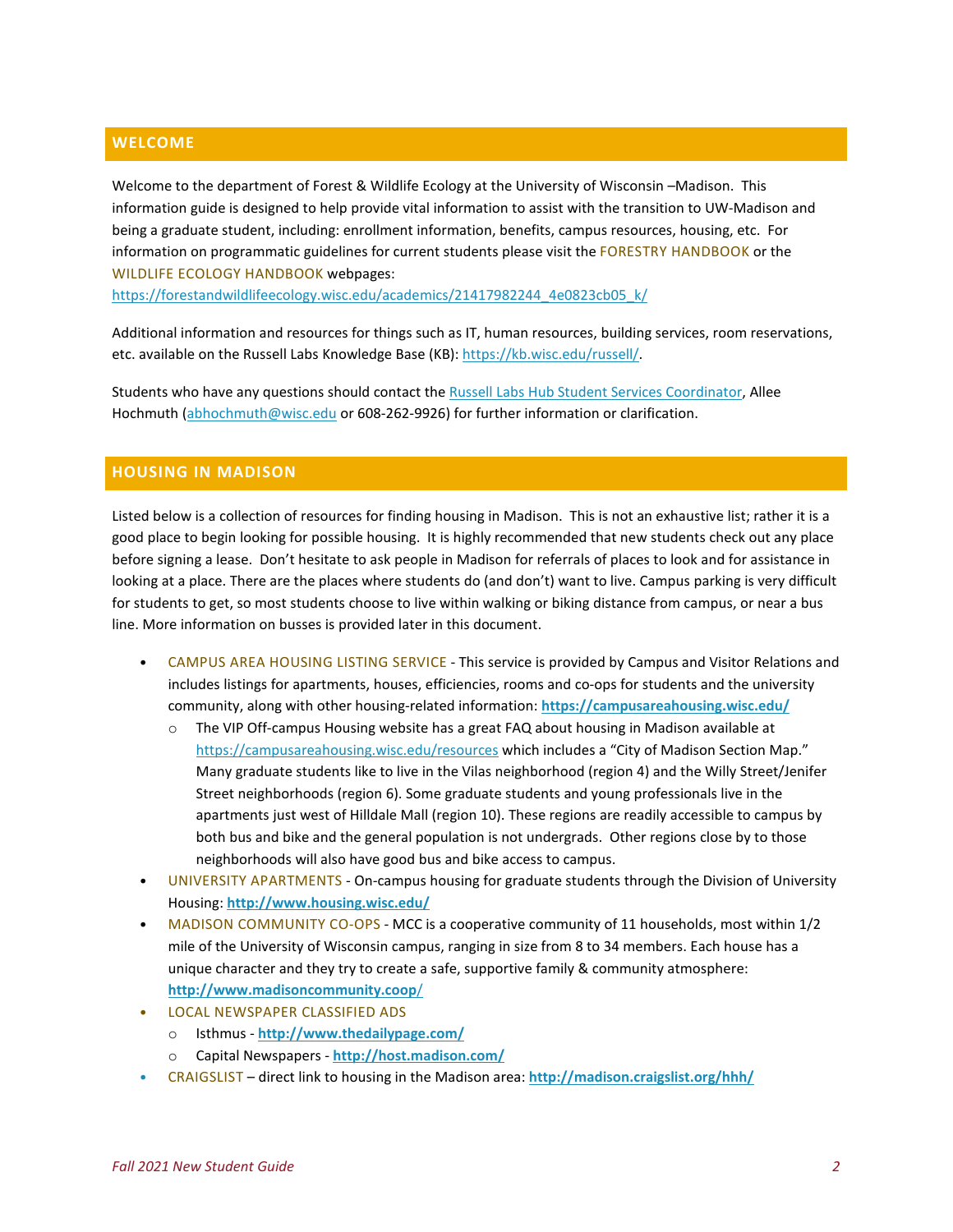• ESSA LISTSERVER – Students interested in the Environmental Sciences can subscribe to the Environmental Studies Student Association email listserver. Current and incoming students often post places to live and room requests to the list: **<http://www.nelson.wisc.edu/graduate/essa.php>**

Additionally there is a Tenant Resources Center available in Madison. For more information check out their website a[t http://www.tenantresourcecenter.org/.](http://www.tenantresourcecenter.org/)

**NOTE ABOUT UTILITIES**: When comparing the prices of different housing options, remember to take into consideration the cost of utilities. For example, if heat is not included in the rent remember that it very well may cost an additional \$50+ during the winter months!

#### <span id="page-2-0"></span>**ENROLLMENT – HOW AND WHEN**

<span id="page-2-1"></span>INCOMING GRADUATE STUDENTS WILL BE ABLE TO ENROLL ON MONDAY, JUNE 28. Invitations to enroll should be sent by mid-June at the latest. Students do not receive their invitation to enroll by June 18 should please contact Allee Hochmuth [\(abhochmuth@wisc.edu](mailto:abhochmuth@wisc.edu) or 608-262-9926).

At UW-Madison registration is done online through the **Search and Enroll App** in **MyUW**. Below is a list of links that will assist in first time enrollment.

- **MyUW** go to the UW home page [\(http://www.wisc.edu\)](http://www.wisc.edu/) and click on the MyUW link at the top of the page, from there you can search for the Search and Enroll App and add it to your homepage
- **Course Search and Enroll App –** [http://enroll.wisc.edu](http://enroll.wisc.edu/)
- Information on forgotten MyUW net ID and passwords <http://kb.wisc.edu/helpdesk/page.php?id=2843>
- Office of the Registrar general enrollment information <https://registrar.wisc.edu/enrollhelp/>
- UW-Madison Fall 2019 enrollment deadlines <https://registrar.wisc.edu/dates/>
- Registrar's Office's demos and tutorials page <http://registrar.wisc.edu/demos.htm>

# **ENROLLMENT RULES**

#### **Russell Labs Fall and Spring Graduate Student Enrollment Chart**

| <b>Enrollment Types</b>                               | <b>MS</b>                                                    | <b>PhD Pre-dissertator</b>                                   | <b>PhD Dissertator</b> |
|-------------------------------------------------------|--------------------------------------------------------------|--------------------------------------------------------------|------------------------|
| Domestic unfunded                                     | 2 credits minimum*                                           | 2 credits minimum*                                           | 3 credits              |
| International students regardless<br>of funding       | 8 credits minimum (unless<br>there is an exception from ISS) | 8 credits minimum (unless<br>there is an exception from ISS) | 3 credits              |
| RA or fellowship through a Russell<br>Labs department | 8 credits minimum                                            | 8 credits minimum                                            | 3 credits              |
| 33.33% TA or PA through a Russell<br>Labs department  | 6 credits minimum                                            | 6 credits minimum                                            | 3 credits              |
| 50% TA or PA through a Russell<br>Labs department     | 4 credits minimum                                            | 4 credits minimum                                            | 3 credits              |
| <b>Funded through another</b><br>department/program   | Check with that department                                   | Check with that department                                   | 3 credits              |
| Other or uncertain                                    | Check with the Student<br>Services Coordinator               | Check with the Student<br>Services Coordinator               | 3 credits              |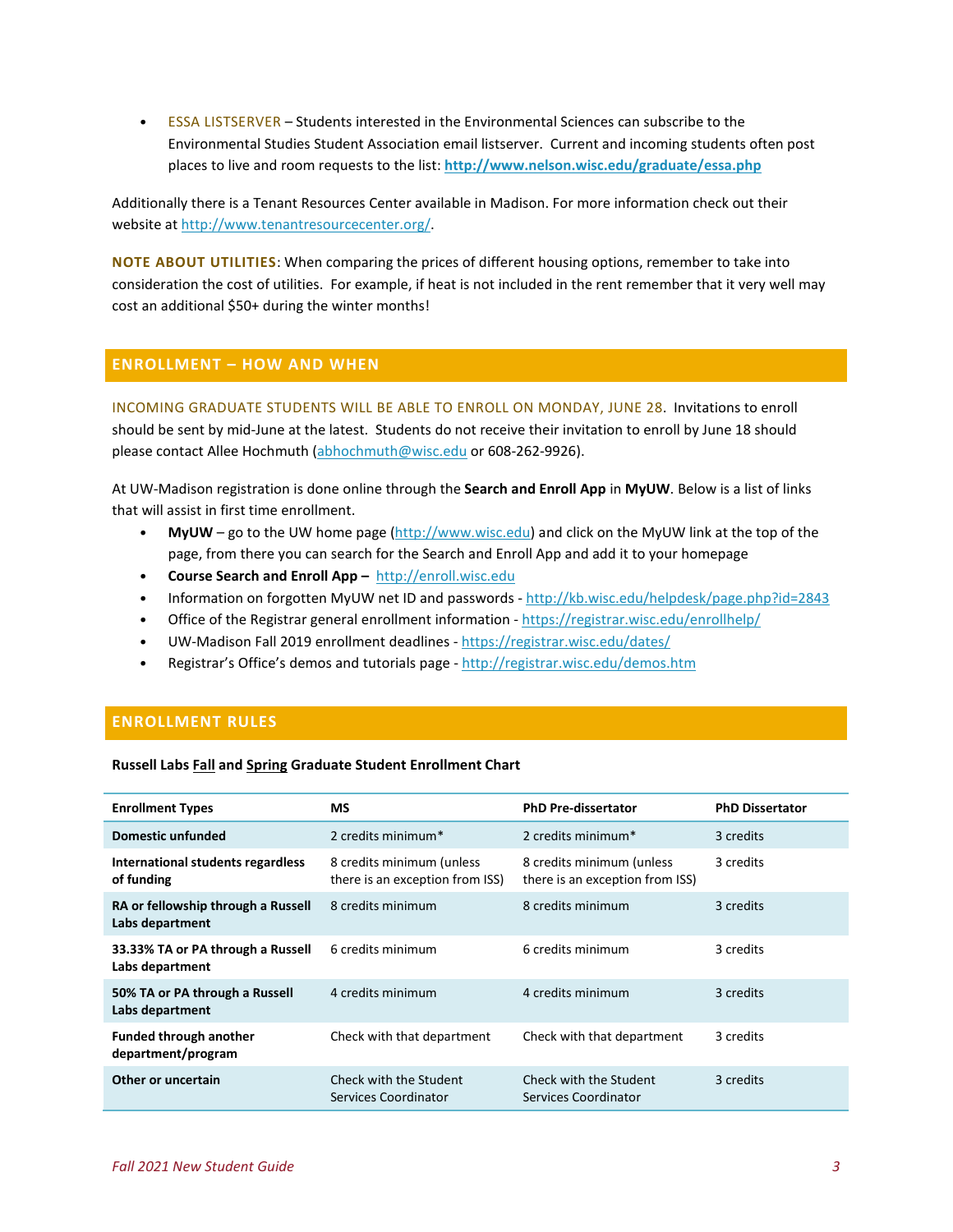*\*this does not qualify as "full time enrollment," full time enrollment for MS and PhD Pre-dissertator when unfunded is 8 credits minimum*

For all MS and PhD Pre-dissertators the maximum enrollment will be 15 credits.

#### **A VALID ENROLLMENT MINIMUM DOES NOT COUNT THE FOLLOWING TYPES OF COURSES**

- courses numbered below 300
- courses taken pass/fail
- audited courses

If a student must take over 15 credits, including the types of courses above that do not count towards the enrollment minimum, they must submit a credit overload request: [https://www.cals.wisc.edu/wp](https://www.cals.wisc.edu/wp-content/uploads/2011/01/creditoverload_form.pdf)[content/uploads/2011/01/creditoverload\\_form.pdf.](https://www.cals.wisc.edu/wp-content/uploads/2011/01/creditoverload_form.pdf)

The above information was taken from the Graduate School's Academic Policies and Procedures website which can be found online at [https://grad.wisc.edu/acadpolicy/.](https://grad.wisc.edu/acadpolicy/)

<span id="page-3-0"></span>Summer start students should contact Allee Hochmuth [\(abhochmuth@wisc.edu\)](mailto:abhochmuth@wisc.edu) for information regarding summer enrollment rules.

# FOREST & WILDLIFE ECOLOGY 990 RESEARCH

As indicated above, funded graduate students are required to enroll for 8-15 credits, but it is not advisable for graduate students to take that many actual course credits. To compensate, students have the ability to enroll for Forest & Wildlife Ecology 990 Research. The credits for this course are variable and can be used to help fill the gap between actual course enrollment and full time. Students are strongly encouraged to talk to their faculty advisor about the number of 990 credits in any given semester.

All students in Forest & Wildlife Ecology should be pre-authorized each semester to enroll in F&W Ecol 990 with their advisor. Please note that the course will appear closed, but because of the pre-authorization the "closed course" will be overridden.

If a student has tried to enroll in F&W Ecol 990 and cannot, they should contact Allee Hochmuth [\(abhcohmuth@wisc.edu\)](mailto:abhcohmuth@wisc.edu).

# <span id="page-3-1"></span>**BASIC FORESTRY DEGREE REQUIREMENTS OVERVIEW**

Below is a very basic overview of the MS and PhD requirements for **FORESTRY**. Please check out the Forestry Handbook webpage [\(http://www.fwe.wisc.edu/graduate-study-forestry-handbook\)](http://www.fwe.wisc.edu/graduate-study-forestry-handbook) for more complete and detailed information.

#### <span id="page-3-2"></span>FORESTRY MS COURSE REQUIREMENTS

The Forestry MS requires students to take a minimum of 30 credits. These credits include 28 credits of courses numbered 300 or above (does not include audit, pass/fail) and may include research credits. Students should contact their advisor before they enroll to see what courses should be taken in the first semester.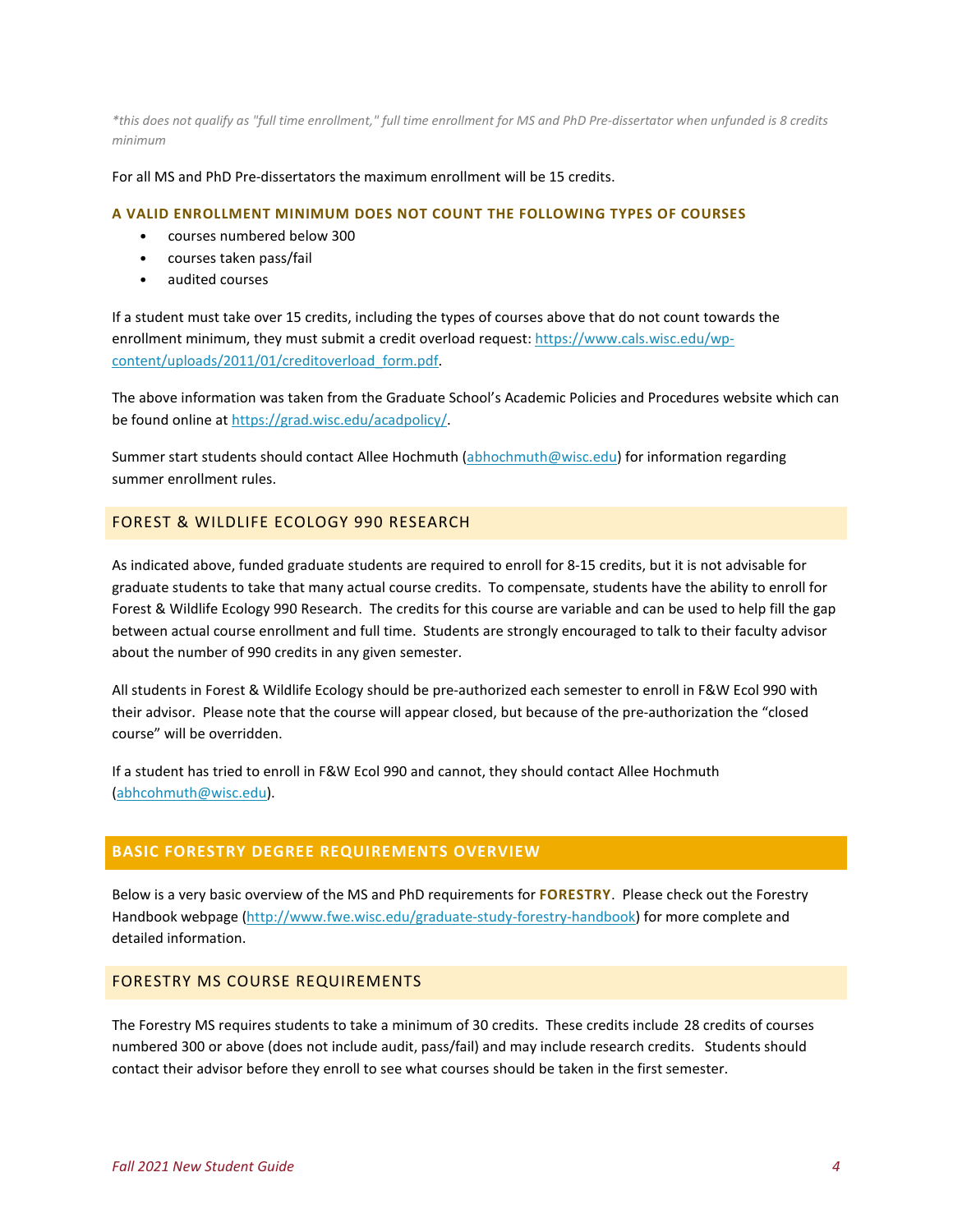#### <span id="page-4-0"></span>FORESTRY PHD COURSE REQUIREMENTS

The Forestry PhD requires students to take a minimum of 51 credits. These credits includes courses numbered 300 or above (does not include audit, pass/fail) and may include research credits. Students should contact their advisor before they enroll to see what courses should be taken in the first semester.

PhD students are also required to complete a 9 credit (minimum) minor as a part of the Graduate School requirements. The option A is a named minor that follows the requirements set by the department and the option B is a distributed minor that can include course work from across departments. For more information on minors see the handbook or go t[o https://grad.wisc.edu/catalog/degrees.htm#minors.](https://grad.wisc.edu/catalog/degrees.htm#minors)

# <span id="page-4-1"></span>**BASIC WILDLIFE ECOLOGY DEGREE REQUIREMENTS OVERVIEW**

Below is a very basic overview of the MS and PhD requirements for **WILDLIFE ECOLOGY**. For more complete and detailed information please check out the Wildlife Ecology Handbook webpage: https://forestandwildlifeecology.wisc.edu/academics/21417982244\_4e0823cb05\_k/wildlife-ecology-handbook/

# <span id="page-4-2"></span>WILDLIFE ECOLOGY PREREQUISITE COURSES

This list of courses represents the minimum requirements for both MS and PhD students. Students are expected to enter the program with a majority of these courses completed, but deficient courses may be taken while in the MS or PhD program. A student's Graduate Committee may require additional courses as deemed necessary for competence in a particular field of study.

- one course in INTRODUCTORY BIOLOGY
- one courses in ECOLOGY or POPULATION ECOLOGY
- one course in CONSERVATION BIOLOGY, WILDLIFE MANAGEMENT, NATURAL RESOURCES POLICY, or HUMAN DIMENSIONS OF NATURAL RESOURCES
- one course in ORGANISMAL BIOLOGY (i.e. physiology, terrestrial vertebrates, ornithology)
- one course in GENETICS or EVOLUTION

Students are encouraged to discuss their possible prerequisite deficiencies with their advisor before enrolling in their first semester courses.

#### <span id="page-4-3"></span>WILDLIFE ECOLOGY MS COURSE REQUIREMENTS

The Wildlife Ecology MS requires students to take a minimum of 30 credits (not including audit, pass/fail or courses 299 or below). These credits include

- 2 graduate-level seminars
- a statistics course
- a technical skills courses

Students should contact their advisor before they enroll to see what courses should be taken in the first semester.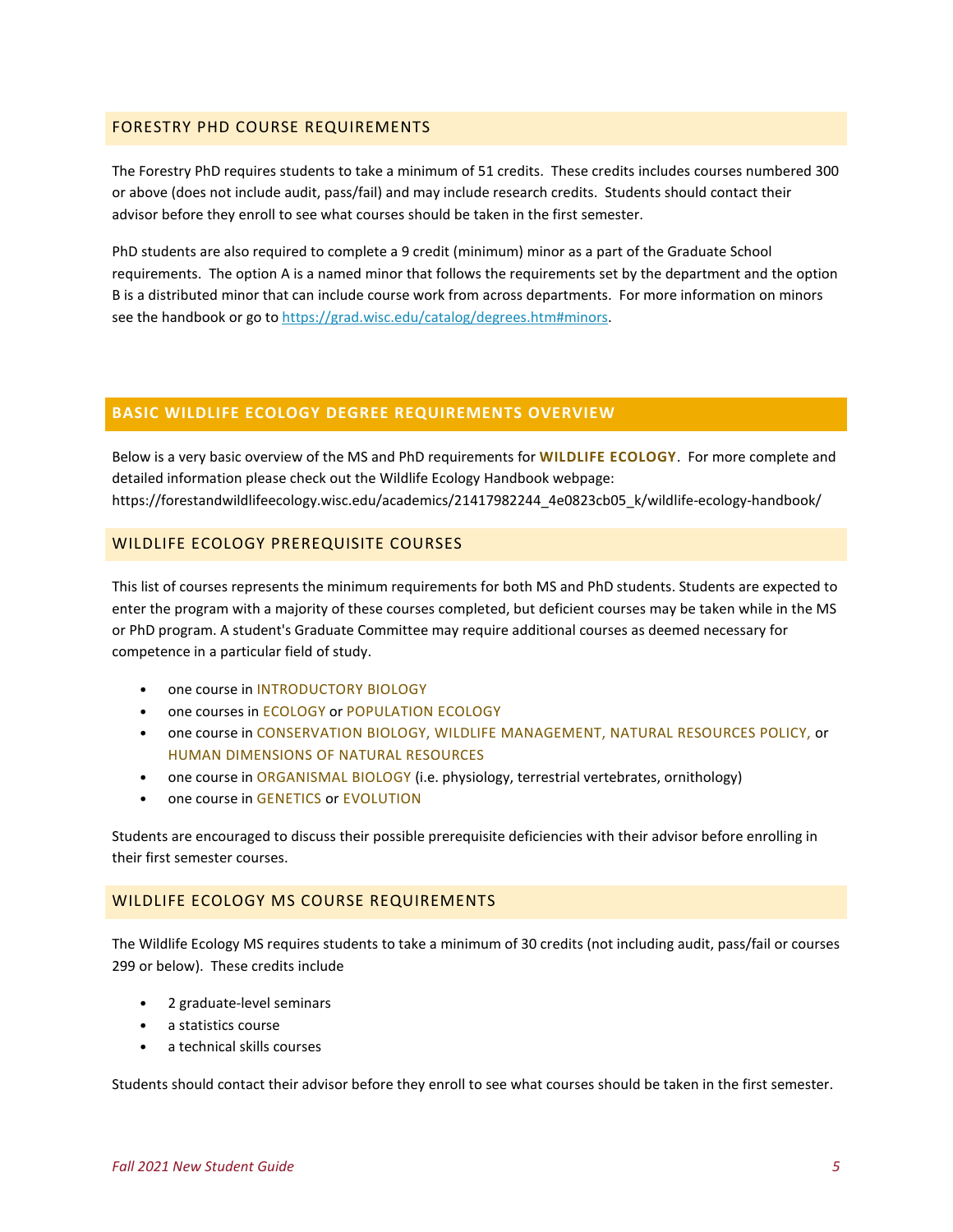#### <span id="page-5-0"></span>WILDLIFE ECOLOGY PHD COURSE REQUIREMENTS

The Wildlife Ecology PhD requires students to take a minimum of 51 credits. These credits include

- 2 graduate-level seminars
- a statistics course
- a technical skills courses

Students should contact their advisor before they enroll to see what courses should be taken in the first semester.

PhD students are also required to complete a 9 credit (minimum) minor as a part of the Graduate School requirements. The option A is a named minor that follows the requirements set by the department and the option B is a distributed minor that can include course work from across departments. For more information on minors see the handbook or go t[o https://grad.wisc.edu/catalog/degrees.htm#minors.](https://grad.wisc.edu/catalog/degrees.htm#minors)

#### <span id="page-5-1"></span>**ORIENTATION EVENTS**

<span id="page-5-2"></span>The department of Forest & Wildlife Ecology and the Russell Labs Administrative Hub will provide a number orientation events that are strongly recommended for all new students. Students who are unable to attend must notify Allee Hochmuth [\(abhochmuth@wisc.edu](mailto:abhochmuth@wisc.edu) or 608-262-9926).

#### NEW STUDENT ORIENTATION AND HR AND BENEFITS SIGN-UP SESSION – TUESDAY, AUGUST 31, 2021 FROM 9:00 AM-1:00 PM, ROOM 584 RUSSELL LABS

Orientation will begin with coffee and snacks and will end with a lunch with faculty and some current students. Discussion topics covered will include welcome and introductions, transition to graduate school, and program specific information. Department funded RAs, TAs, PAs, and fellows will need to attend this session to get their appointment and benefits set up for the fall, additional information in advance of the event will be sent via email.

# GRADUATE SCHOOL WELCOME EVENTS

The UW-Madison Graduate School also hosts a number of welcome events for new graduate students. Please check out their newly admitted students' website for more information: [http://grad.wisc.edu/newstudents/.](http://grad.wisc.edu/newstudents/)

Additionally, the Graduate School here at UW-Madison has a very active Graduate Student Collaborative and Office of Graduate Student Professional Development which provides many academic and professional development workshops and seminars.

#### **LINKS**

- Graduate Student Life:<https://kb.wisc.edu/images/group156/shared/gradlife.pdf>
- Campus-wide Opportunities for Involvement:<http://grad.wisc.edu/studentlife/involvement/>
- Graduate Student Professional Development Opportunities[: http://grad.wisc.edu/pd/](http://grad.wisc.edu/pd/)

#### <span id="page-5-3"></span>**DEPARTMENT CONTACTS, BUILDING FACILITIES, AND BUILDING ACCESS**

Below is a list of some of the key staff to contact during initial enrollment and the first few weeks in Madison.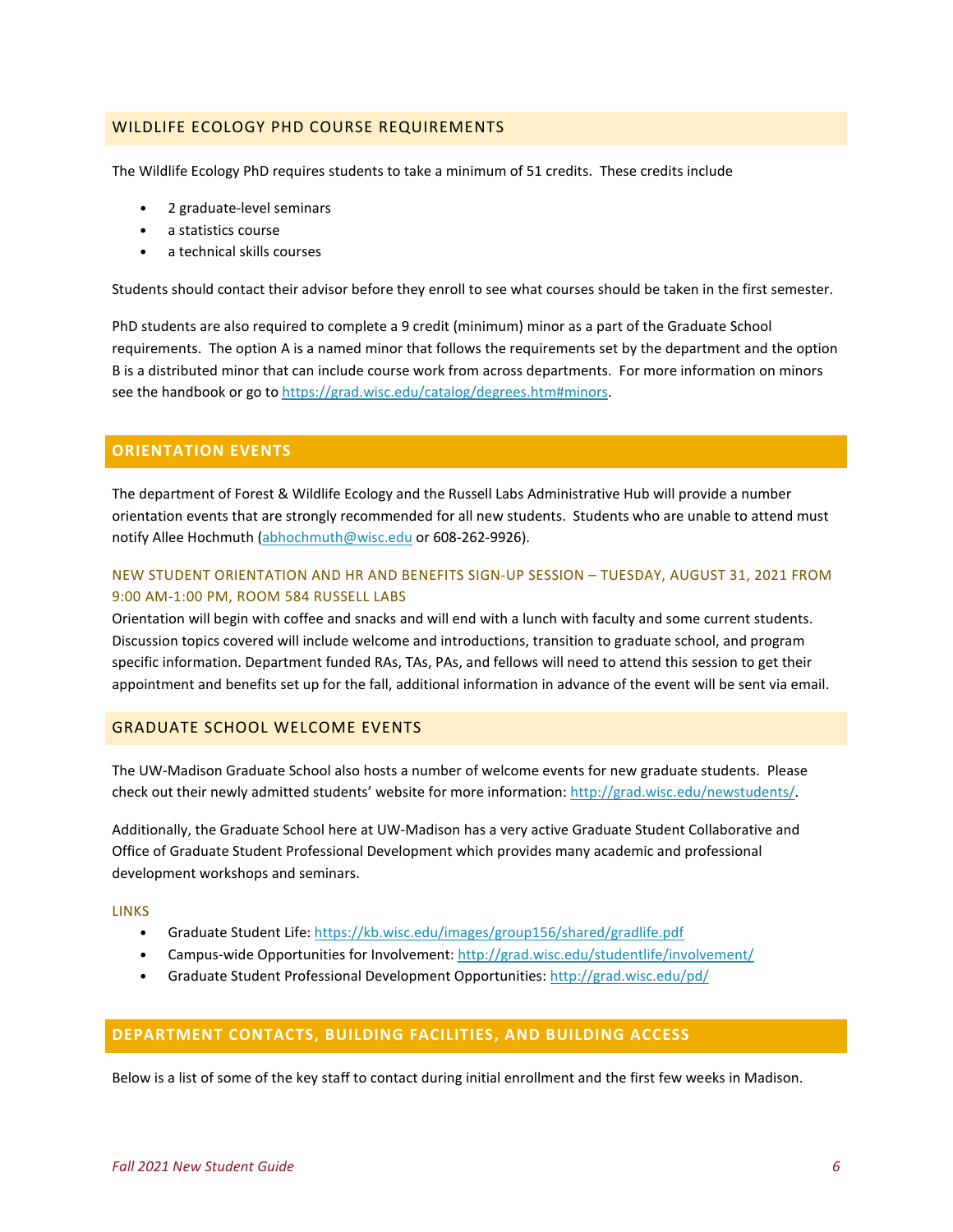- *Questions regarding funding and benefits (health insurance), tuition remission.*: **Russell Labs Human Resources – Sonia Parker -** 608-890-2547 [sonia.parker@wisc.edu](mailto:sonia.parker@wisc.edu)
- *Questions regarding graduate programs or general information about the department, campus, or Madison*: [Russell Labs Hub Student Services Coordinator,](https://hub.russell.wisc.edu/student-services/) **Allee Hochmuth** [\(abhochmuth@wisc.edu](mailto:abhochmuth@wisc.edu) or 608-262-9926)
- *Keys and after-hours pass, packages and mail, photocopying*: **Russell Labs Reception** 608-262-3671, 237 Russell Labs
- *Questions about building related computing and IT support*: **Russell Labs IT support** [help@russell.wisc.edu](mailto:help@russell.wisc.edu) or<http://www.russell.wisc.edu/Computing>

For a full list of the Russell Labs staff including contact information, go t[o http://labs.russell.wisc.edu/hub/hub](http://labs.russell.wisc.edu/hub/hub-staff-alphabetical-list/)[staff-alphabetical-list/.](http://labs.russell.wisc.edu/hub/hub-staff-alphabetical-list/)

Who does what in the Hub[? https://hub.russell.wisc.edu/tasks-by-hub-staff-member-2/](https://hub.russell.wisc.edu/tasks-by-hub-staff-member-2/)

For a list of the faculty in the Forest & Wildlife Ecology department go t[o http://www.fwe.wisc.edu/people-faculty](http://www.fwe.wisc.edu/people-faculty-summary)[summary.](http://www.fwe.wisc.edu/people-faculty-summary)

The FWE Graduate Students have six representatives elected by the graduate students. Students who have general questions for a current FWE graduate student should contact one of the representatives [\(http://www.fwe.wisc.edu/graduate-study-student-representatives\)](http://www.fwe.wisc.edu/graduate-study-student-representatives).

### <span id="page-6-0"></span>BUILDING KEYS AND AFTER HOURS ACCESS

Students will need to see Laurie Ballentine in Room 237 Russell Labs for keys. Students are encouraged to talk to their advisor first about which keys are necessary. In addition, Laurie can get student an After Hours Authorization Permit so that students can demonstrate that they have permission to be in the building after hours, if needed.

#### <span id="page-6-1"></span>BUILDING IT RESOURCES

There are some general use computers and printers available to Forest & Wildlife Ecology Graduate Students. They are located in Room A120 and A228 Russell Labs. There is wireless internet access available in the entire building. Students are also encouraged to ask their advisor about available lab resources.

All of the general use printers in the building in Room 218 and Herrling Lab have a username and password. The password can be obtained by speaking to the PI you report to or contacting [help@russell.wisc.edu.](mailto:help@russell.wisc.edu)

# <span id="page-6-2"></span>**CAMPUS ID, NEW ID, AND BUS PASS**

Every student at UW-Madison is required to have a campus ID card (also known as a WisCard). The WisCard office is located on the first floor of Union South and is open from 8:30 AM – 5:00 PM Monday through Friday. Please note that as we get closer to the start of the fall term this office will become busier as undergrads arrive on campus. It is recommended that students get their WisCard as soon as possible.

If you did not activate your UW NetID during admissions to check your status through MyUW, please use the link below to do so. NetID activation must be done before you can enroll. Additionally, the NetID is used by Russell Labs IT for access once you arrive on campus.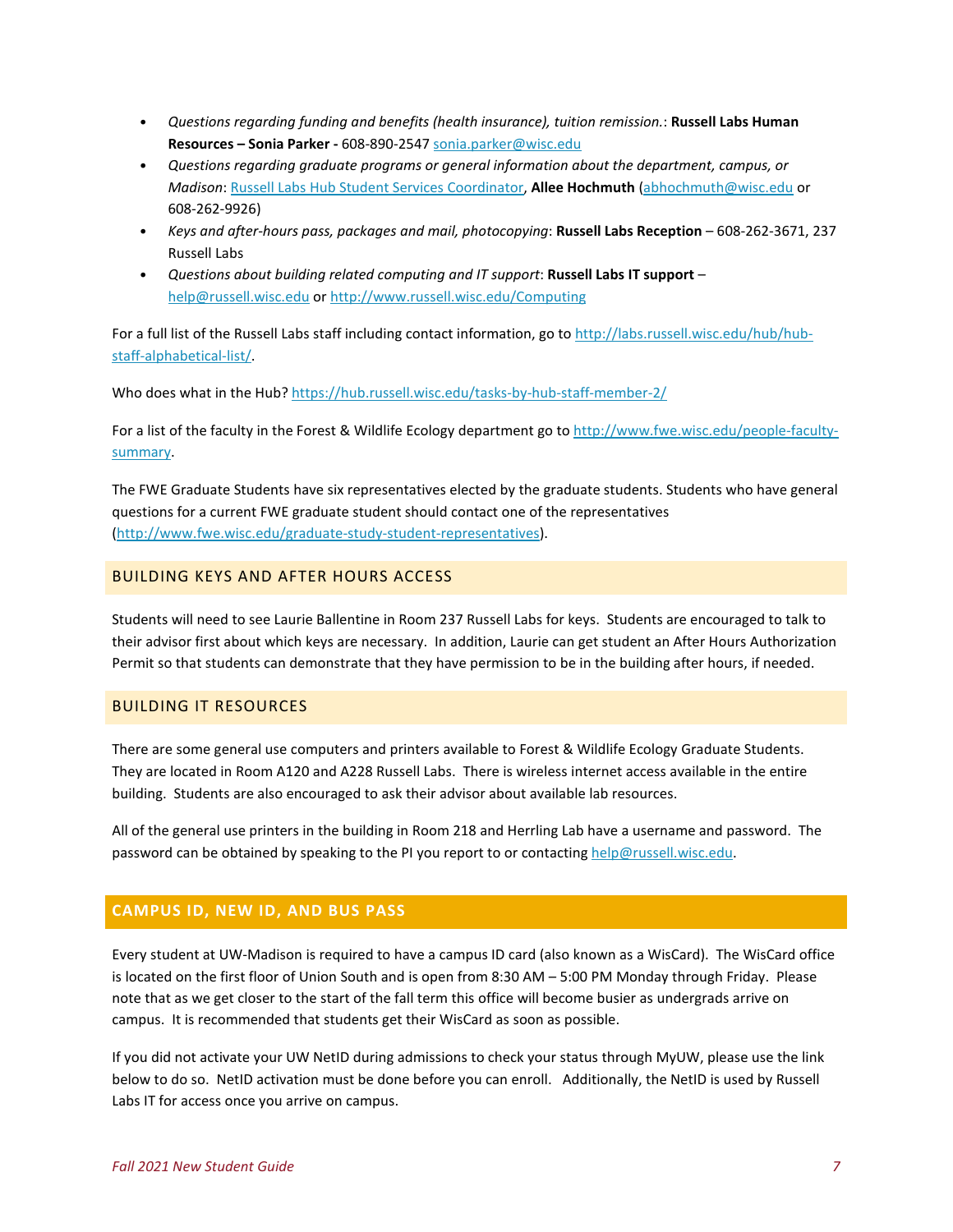Also, UW-Madison students have free year-round access to the Madison Metro system through the Associated Students of Madison (ASM) student government organization. To get the free bus pass go to the Student Activity Center on the 3rd floor at 333 East Campus Mall. Pick-up usually starts the week before classes begin (see their website for exact dates, times and pick-up locations).

LINKS:

- WisCard:<http://www.wiscard.wisc.edu/>
- Activate UW NetID[: https://mynetid.wisc.edu/activate](https://mynetid.wisc.edu/activate)
- ASM Student Bus Pass Program:<http://www.asm.wisc.edu/buspass.html>
- Madison Metro:<http://www.cityofmadison.com/metro/>

#### <span id="page-7-0"></span>**NAVIGATING CAMPUS AND PLACES OF INTEREST**

UW-Madison is a large campus and many of the important offices are located all across campus. Below is a listing of some of the important services that graduate students may need and where the office is located.

- **Bursar's Office**: 333 East Campus Mall Room 10101 [\(http://www.registrar.wisc.edu/\)](http://www.registrar.wisc.edu/)
- **Graduate School's main office**: 217 Bascom Hall, 500 Lincoln Dr [\(http://www.grad.wisc.edu/\)](http://www.grad.wisc.edu/)
- **College of Agriculture and Life Sciences Office of Academic Affairs**: 116 Agriculture Hall, 1450 Linden Dr [\(http://www.cals.wisc.edu/academics/\)](http://www.cals.wisc.edu/academics/)

There are also some general places and services of interest that new students may want to know about or where they are located.

- Campus libraries: there are over 45 libraries available on campus
	- o General library website[: http://www.library.wisc.edu/](http://www.library.wisc.edu/)
	- o Steenbock Library which is the CALS library next door to Russell Labs: <https://www.library.wisc.edu/steenbock/>
- Student Unions and other places to eat
	- o Union South and Memorial Union[: http://www.union.wisc.edu/](http://www.union.wisc.edu/)
	- o Microcosm Café (located across the street from Russell Labs): [https://union.wisc.edu/dine/find-food](https://union.wisc.edu/dine/find-food-and-drink/microcosm-cafe/)[and-drink/microcosm-cafe/](https://union.wisc.edu/dine/find-food-and-drink/microcosm-cafe/)
	- o Babcock Hall Dairy Store (located right across the street from Russell Labs): <http://www.babcockhalldairystore.wisc.edu/>
- Division of Information and Technology (DoIT):<http://www.doit.wisc.edu/>
- McBurney Disability Resource Center[: http://www.mcburney.wisc.edu/](http://www.mcburney.wisc.edu/)
- UW faculty, staff and student directory:<http://www.wisc.edu/directories/>
- Online campus map[: http://map.wisc.edu/](http://map.wisc.edu/)
- Campus and Visitor Relations[: https://info.wisc.edu/](https://info.wisc.edu/)
- Campus events calendar:<http://www.today.wisc.edu/>
- Division of Recreational Sports:<http://www.recsports.wisc.edu/>

UW-Madison is a VERY large campus. When enrolling for first semester courses students are encouraged to check the buildings on the campus map to make certain that they have plenty of time to get from class to class if they have classes that follow one right after the other. Students who would like to take a walking tour of campus can go to<http://info.wisc.edu/campus-tours/daily-walking-tour/> for more information. Students will receive a hardcopy campus map in their orientation folder.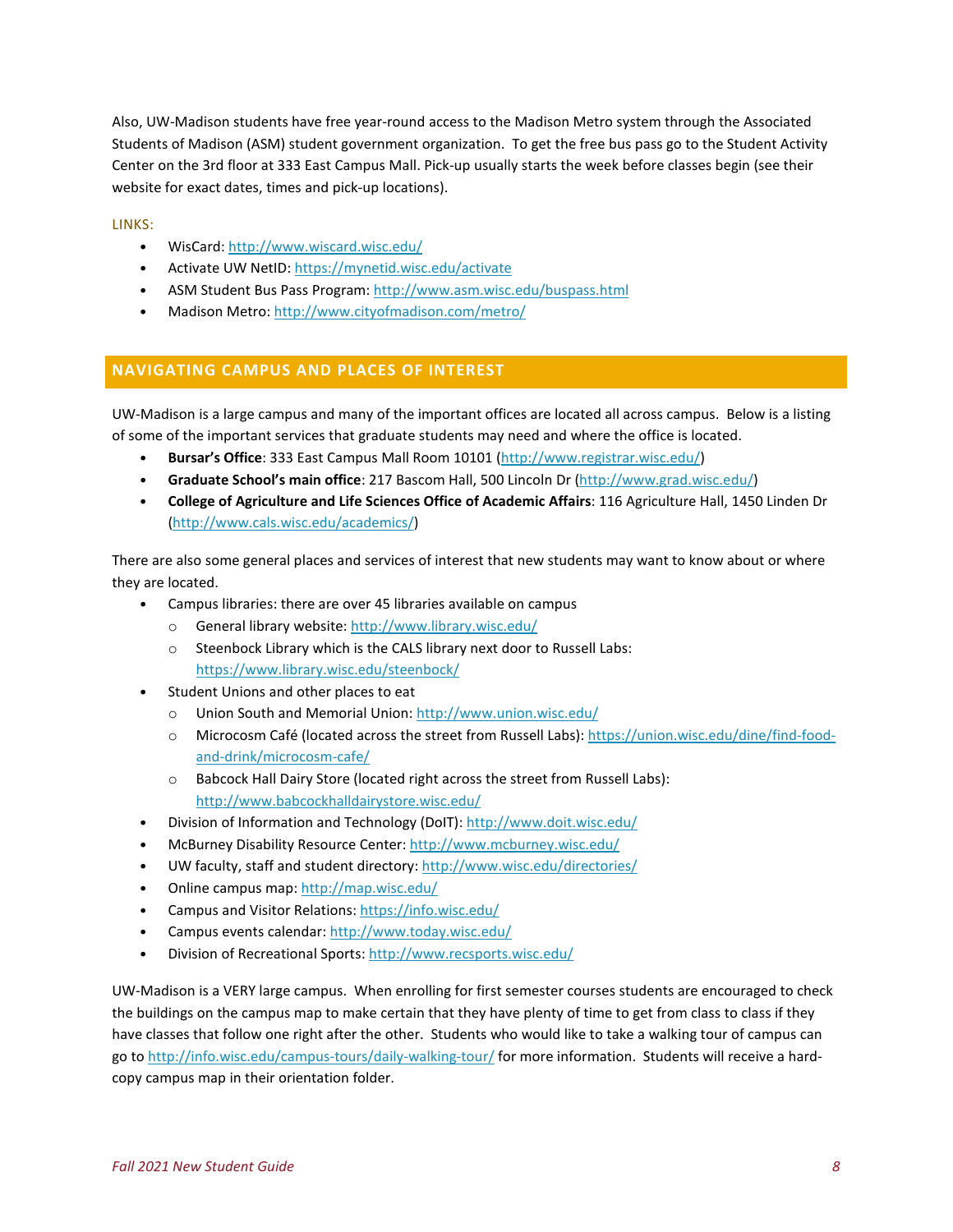# <span id="page-8-0"></span>PARKING ON CAMPUS

UW-Madison is not a parking friendly campus and it can be very difficult for students to get parking permits. Please plan on walking, biking or bussing into campus every day. This isn't an issue because Madison is a great biking and bussing community. Students who must have a parking permit should contact Lance Potter [\(lpotter@wisc.edu\)](mailto:lpotter@wisc.edu) ASAP.

# <span id="page-8-1"></span>**INTERNATIONAL STUDENT INFORMATION**

International students will need to attend one of the mandatory international student orientations [\(http://iss.wisc.edu/\)](http://iss.wisc.edu/). International students without a social security number (SSN) who have an assistantship will need to apply for an SSN. The International Student Services office has information about the mandatory orientations and SSN on their website.

# <span id="page-8-2"></span>**GENERAL INFORMATION ABOUT MADISON AND WISCONSIN**

#### **GENERAL INFORMATION AND THINGS TO DO IN MADISON AND WISCONSIN**

- City of Madison <http://www.cityofmadison.com/>
- Greater Madison Convention and Visitor's Bureau <http://www.visitmadison.com/>
- Madison.com <http://host.madison.com/>
- Dane County <http://www.countyofdane.com/>
- State of Wisconsin <https://www.wisconsin.gov/Pages/home.aspx>
- Visiting Wisconsin <http://www.travelwisconsin.com/>

#### **WEATHER IN MADISON, WISCONSIN**

Madison has four distinct seasons and it is important to be dressed appropriately! Please check out the weather channel website for information regarding Madison's temperatures [\(http://www.weather.com/weather/local/53706\)](http://www.weather.com/weather/local/53706).

#### **TRAVEL IN/TO/AROUND MADISON AND WISCONSIN**

- Biking in Madison Madison is considered a very biker friendly city. For more information about biking in Madison and for trail maps check out the State Cartographer's biking website at <http://www.sco.wisc.edu/maps/biking.php>
- Madison Metro Bus Service <http://www.cityofmadison.com/metro/>
	- o *The Popular Destinations link on the Madison Metro website has a great listing of stores (grocery and other), health clinics, libraries, etc. in Madison and their general location <http://www.cityofmadison.com/Metro/planyourtrip/populardestinations.cfm>*
	- o *Google maps in Madison also has information on bus routes when you chose directions: <https://www.google.com/maps/preview>*
- Badger Bus (Madison to Milwaukee) <http://www.badgerbus.com/>
- Van Galder Bus (Madison to Chicago) <http://www.coachusa.com/vangalder/>
- MegaBus (Madison to Chicago, Madison to Minneapolis) <http://www.megabus.com/>
- Dane County Regional Airport <http://www.msnairport.com/>